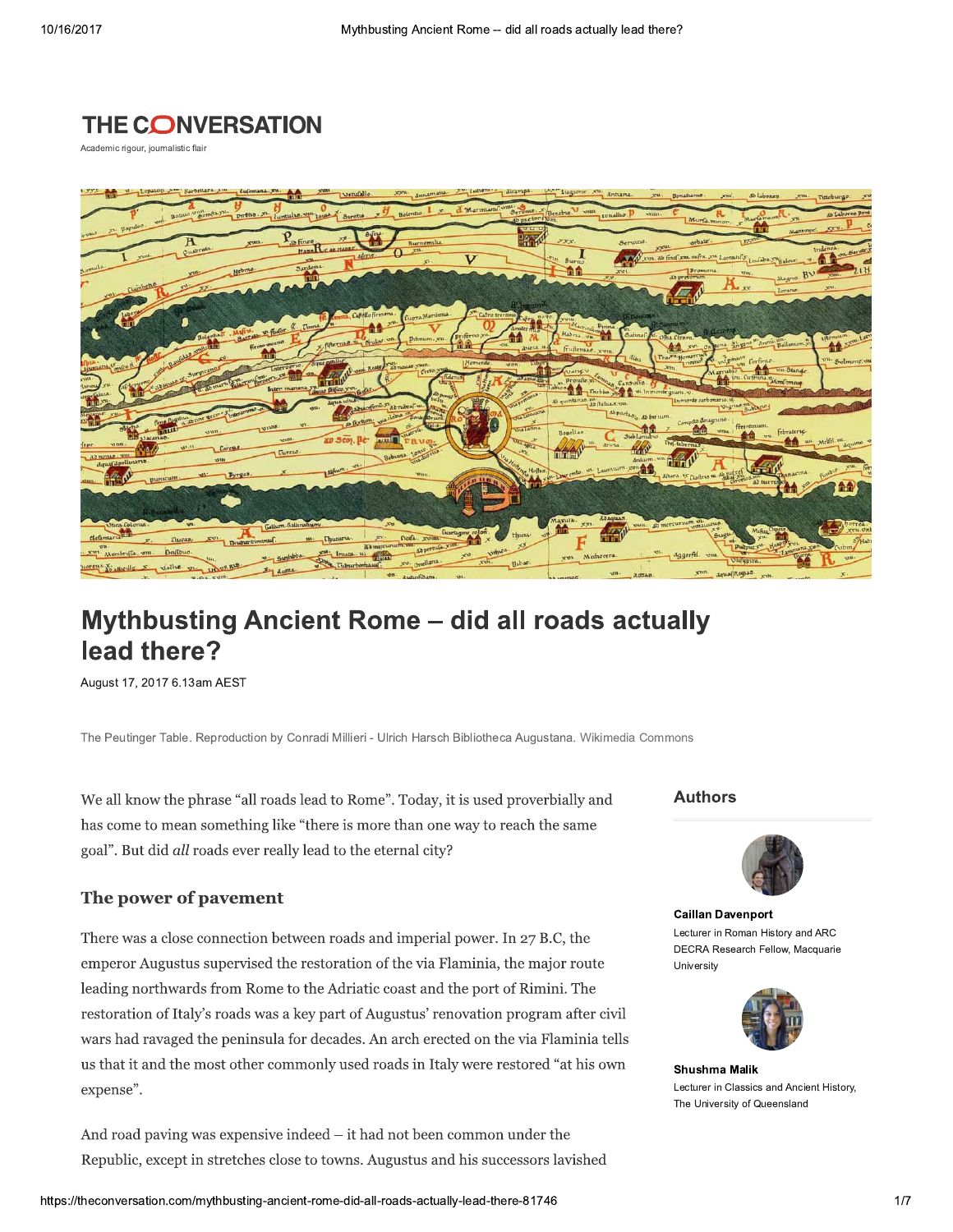attention on the road network as roads meant trade, and trade meant money.

In 20 B.C., the senate gave Augustus the special position of road curator in Italy, and he erected the milliarium aureum, or "golden milestone", in the city of Rome. Located at the foot of the Temple of Saturn in the Roman Forum, it was covered with gilded bronze.



The Golden Milestone. Wikimedia Commons

According to the ancient biographer Plutarch, this milestone was where "all the roads that intersect Italy terminate". No one quite knows what was written on it, but it probably had the names of the major roads restored following Augustus's instructions.

## The centre of the world

Augustus was keen to foster the notion that Rome was not just the centre of Italy, but of the entire world. As the Augustan poet Ovid wrote in his Fasti (a poem about the Roman calendar):

There is a fixed limit to the territory of other peoples, but the territory of the city of Rome and the world are one and the same.

Augustus' right-hand man, Agrippa, displayed a map of the world in his portico at Rome which contained lists of distances and measurements of regions, probably compiled from Roman roads.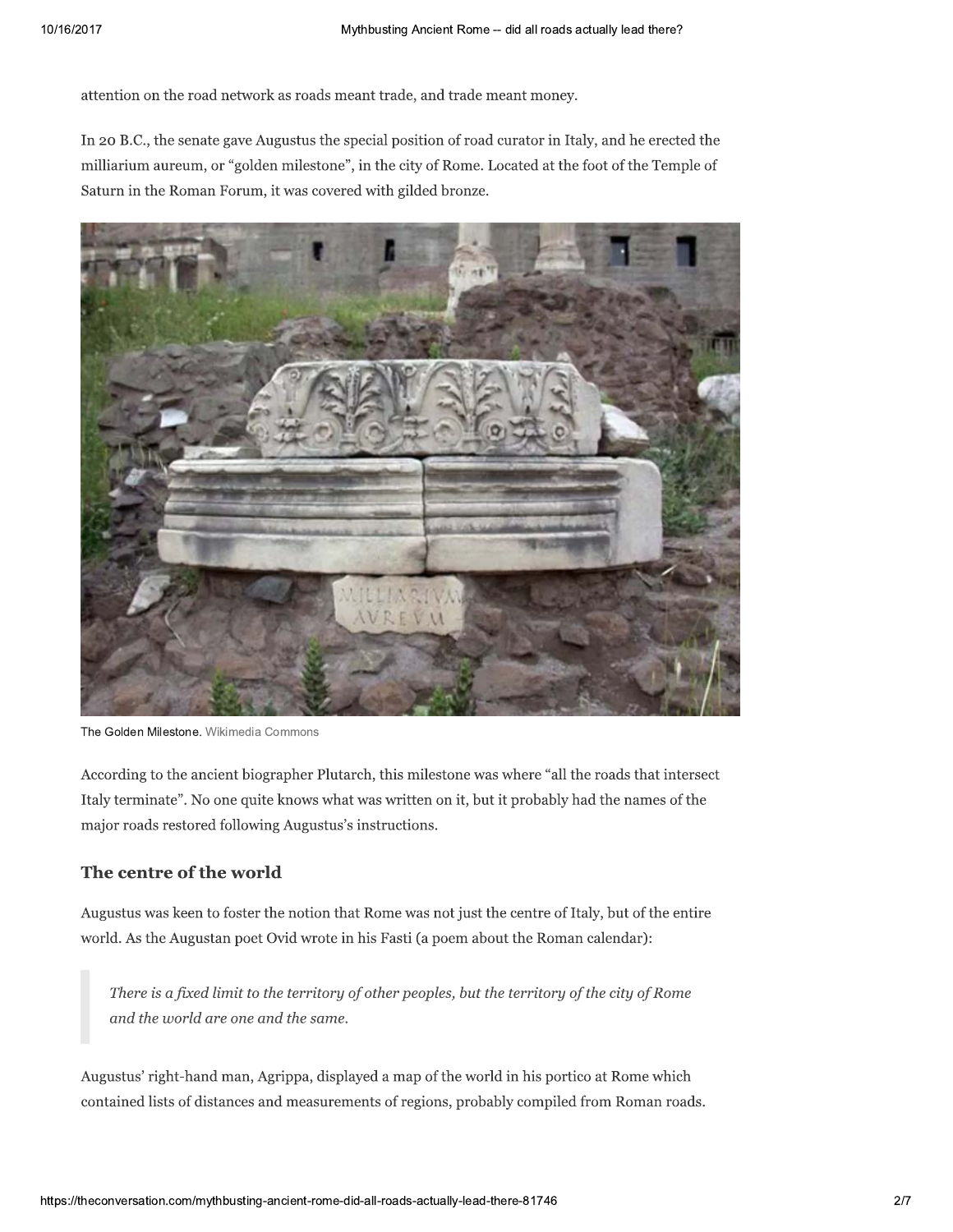

Roman Milestones in the Bologna Archaeological Museum. C Davenport

The Roman road network bound the empire together. Senators had begun to erect milestones listing distances in the mid-third century B.C., but from the first century A.D., emperors took the credit for all road building, even if it had been done by their governors.

More than 7000 milestones survive today. In central Italy, the milestones usually gave distances to Rome itself, but in the north and south, other cities served as the node in their regions.

Augustus also established the cursus publicus, a system of inns and way-stations along the major roads providing lodging and fresh horses for people on imperial business. This system was only open to those with a special permit. Even dignitaries were not allowed to abuse the system, with emperors cracking down on those who exceeded their travel allowances (Bronwyn Bishop would not have fared well in the Roman empire).

The association between empire and roads meant that when Constantine founded his own "new Rome" at Constantinople in the fourth century A.D., he built an arch called the Milion at its centre, to serve as the equivalent of the Golden Milestone.

Many Roman itineraries have survived because they were copied in the medieval period. These record distances between cities and regions along the Roman road network. The "Antonine Itinerary", compiled in the third century A.D., even helpfully includes shortcuts for travellers. These types of documents were uniquely Roman – their Greek predecessors had not compiled such itineraries, preferring to publish written accounts of sea voyages.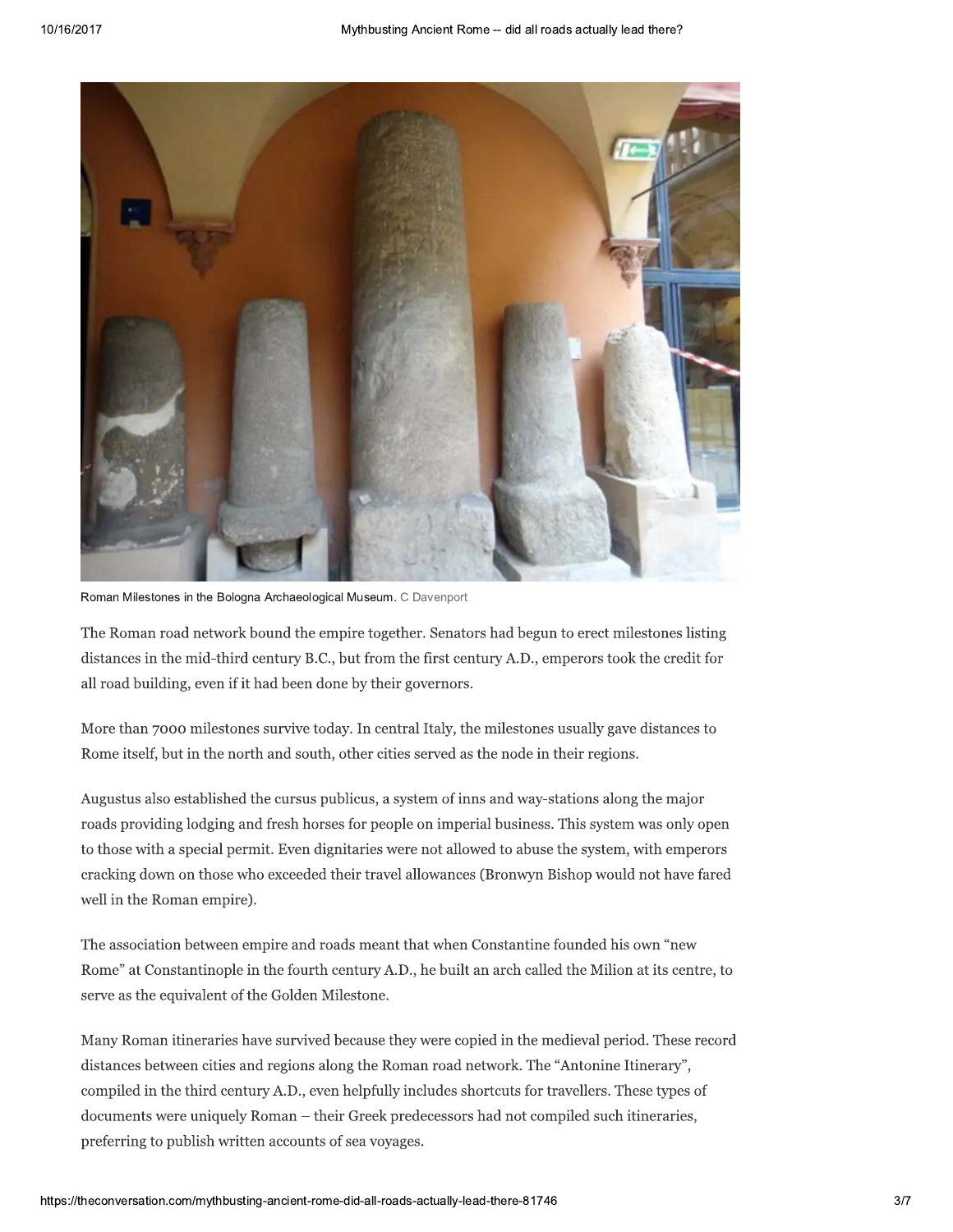

The surviving part of the Milion in Constantinople. C. Davenport

The Roman road network had prompted the development of new geographical conceptions of power. This is nowhere more prevalent than on the Peutinger Table, a medieval representation of a late Roman map. It positions Rome at the very centre of the known world.

#### **Proverbial roads**

Since antiquity, the phrase "all roads lead to Rome" has taken on a proverbial meaning. The Book of Parables compiled by Alain de Lille, a French theologian, in the 12th century is an early example. De Lille writes that there are many ways to reach the Lord for those who truly wish it:

A thousand roads lead men throughout the ages to Rome, Those who wish to seek the Lord with all their heart.

The English poet Geoffrey Chaucer used the phrase in a similar way in the 14th century in his Treatise on the Astrolabe (an instrument used to measure inclined position):

right as diverse pathes leden diverse folk the righte way to Rome.

The "conclusiouns" (facts) Chaucer translates into English for his son in the treatise come from Greek, Arabic, Hebrew, and Latin - and all came to the same conclusions on the astrolabe, says Chaucer, much as all roads lead to Rome.

In both these examples, while the ancient idea of Rome as a focal point is invoked, the physical city itself is written out of the meaning. Neither de Lille nor Chaucer are actually talking about Rome – our modern "there's more than one way to skin a cat" would work just as well.

## **A return to Rome**

When the proverb started to become popular in 19th-century newspapers and magazines, however, the spectre of the city returned. Rome as the Eternal City struck a chord with this audience, which was reading and hearing about the exciting excavations taking place in Italy and Europe. Accordingly, the phrase took back a semblance of its original sense - Rome as the imperial metropolis - while retaining its proverbial import.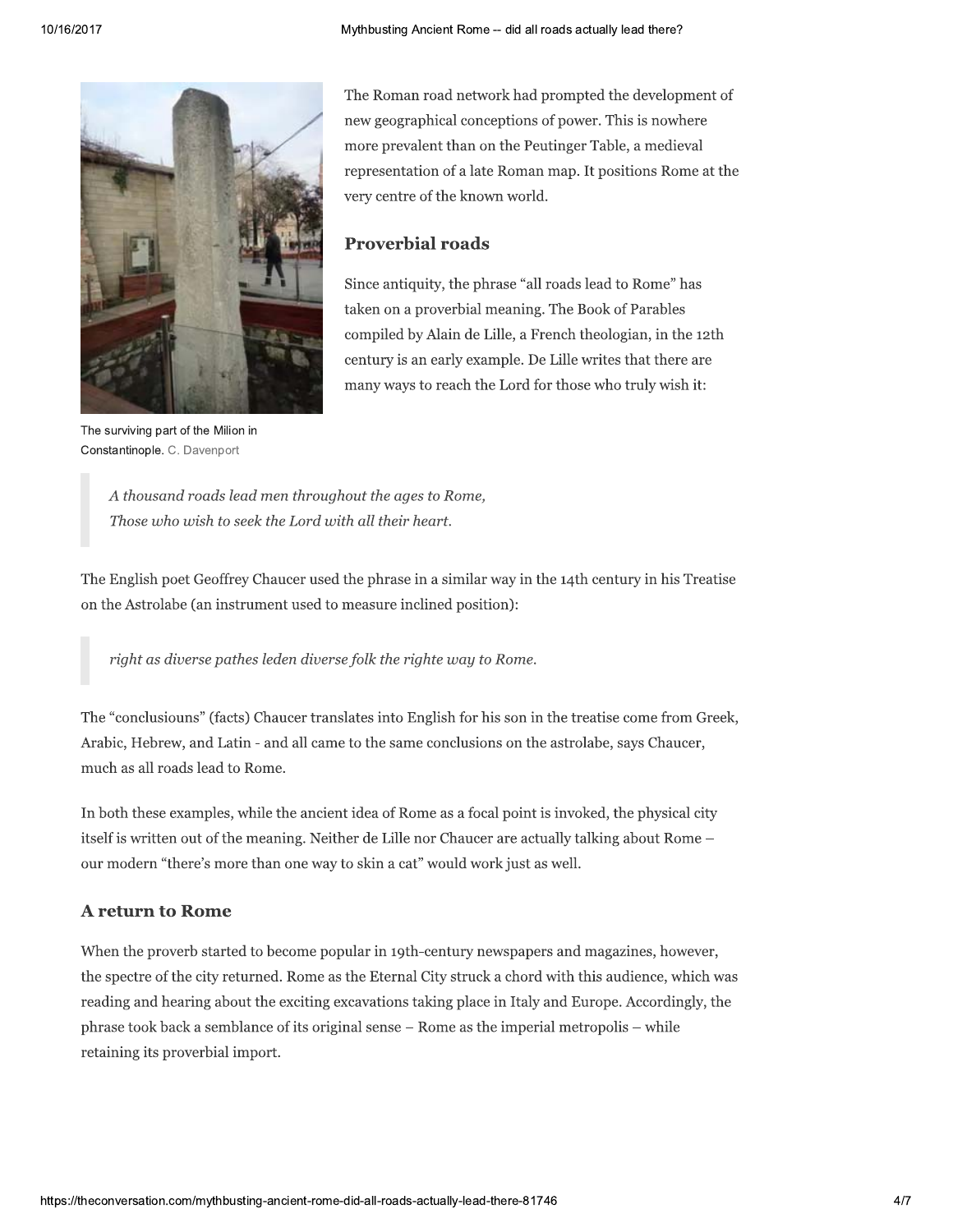

The idea of Rome as The Eternal City has long struck a chord. Tony Gentile/AAP

"All roads," says the old proverb, "lead to Rome," and the proverb rose up with a strange force to my mind to-day ... By what various paths has he at length reached the Quirinal  $[Hill]$ .

*"All roads," says the old proverb, "lead to Rome," and the proverb rose up with a strange force to my mind to-day ... By what various paths has he at length reached the Quirinal [Hill].*<br>Just as the King took various roa "All roads," says the old proverb, "lead to Rome," and the proverb rose up with a strange<br>force to my mind to-day ... By what various paths has he at length reached the Quirinal<br>[Hill].<br>Just as the King took various roads force to my mind to-day ... By what various paths has he at length reached the Quirinal [Hill].<br>
Iust as the King took various roads into the city, so his route to monarchy had been arduous and<br>
chequered. The Special Cor [Hill].<br>
Just as the King took various roads into the city, so his route to monarchy had been arduous and<br>
chequered. The Special Correspondent, on seeing the entrance of Emmanuel II, uses Rome as both an<br>
imperial city an Just as the King took varian<br>
chequered. The Special C<br>
imperial city and an end<br>
number of "roads" to ach<br>
irresistible.<br>
For other commentators<br>
writing for Harper's Mag<br>
Roman Catholic priest.<br>
"We are inclined to thinl deequered. The Special Correspondent, on seeing the entrance of Emmanuel II, uses Rome as both an imperial city and an end point for achievement – the King both literally enters the city and takes a number of "roads" to ac

imperial city and an end point for achievement – the King both literally enters the city and takes a<br>number of "roads" to achieve monarchical power. The double use of the proverb is perfect and<br>irresistible.<br>For other comm Example 1.1 The Fermi calculation<br>number of "roads" to achieve monarchica<br>irresistible.<br>For other commentators, Rome remaine<br>writing for Harper's Magazine in 1865, d<br>Roman Catholic priest.<br>"We are inclined to think of the rresistione.<br>
For other commentators, Rome remained the spiritual centre of the western world. Katherine Walker,<br>
writing for Harper's Magazine in 1865, described her journey from Livorno to Rome with a German<br>
Roman Catho For other commentators, Rome remained the spiritual centre of the western world. Katherine Walker, writing for Harper's Magazine in 1865, described her journey from Livorno to Rome with a German Roman Catholic priest.<br>"We 22 The United States in 1865, described her journey from Livorno to Rome with a German Roman Catholic priest.<br>
"We are inclined to think of the old proverb true that 'All roads lead to Rome'," she wrote. While the priest d the pagan gods.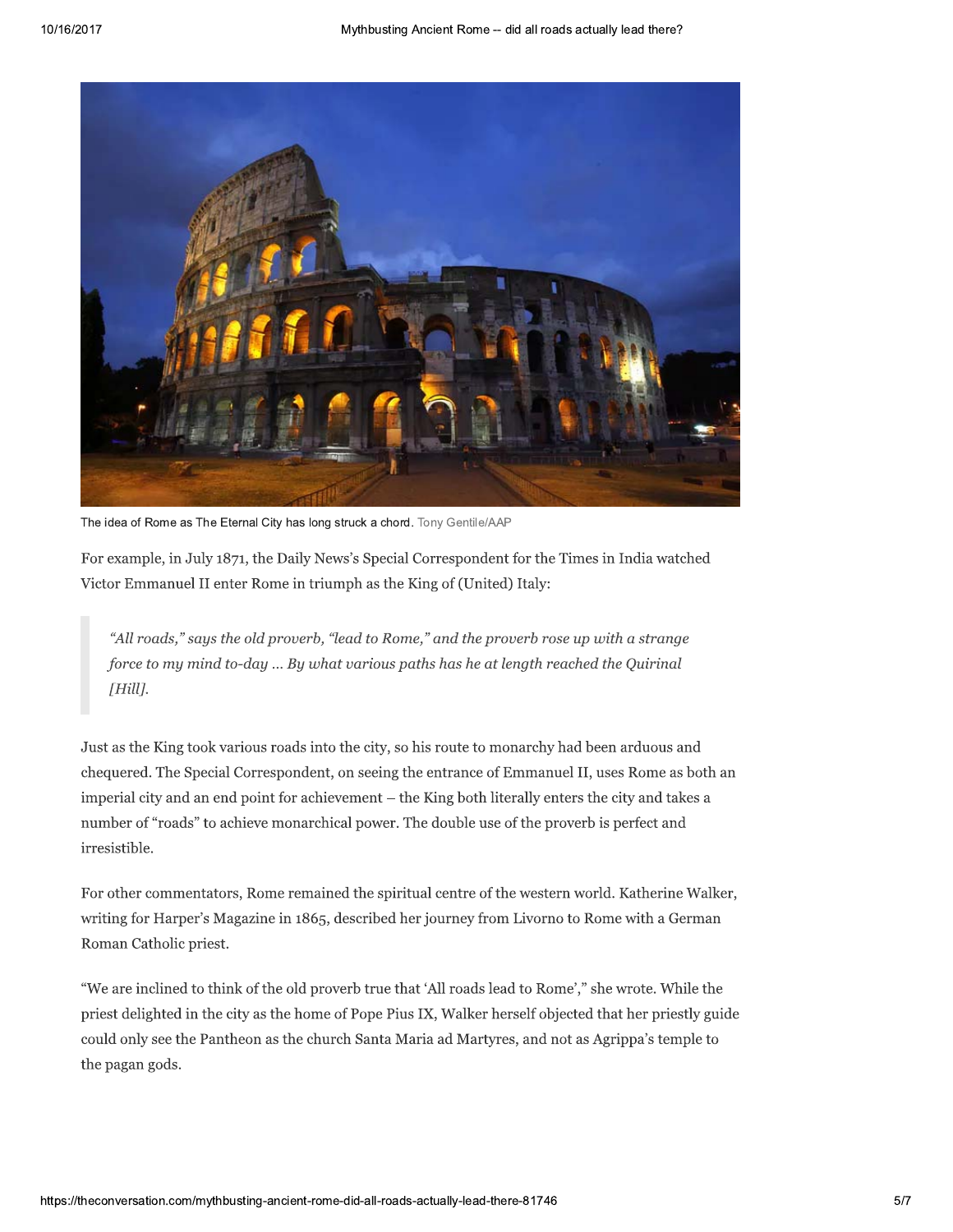

The Pantheon was Agrippa's temple to the pagan gods. Stefano Rellandini/AAP

While both ancient and modern Italian roads all lead to Rome, to Walker the city itself had drastically mutated from the home of Augustus and Agrippa to that of Catholicism and the Pope. She finds this disappointing.

### The idea of Rome

The expression "all roads lead to Rome" is a correct reflection of both the sophisticated Roman road network and its visualisation in Roman monuments and documents.

Later, however, the way in which Romans boasted of the centrality of their metropolis transformed into a proverb that had nothing necessarily to do with real roads or, for a time, the real Rome. In the 19th century, travellers revived the phrase as a way of melding the ancient past with their modern viewing experiences.

Why is this conception of Roman power accurate, when compared with other myths in this series? We assume that Romans were gluttonous or their emperors were crazy because such myths feed into our prejudices, which are then reinforced by popular culture.

Roads are a much more mundane aspect of Roman life compared to Nero's alleged excesses, which makes them a less obvious way to think about imperial power. But when we hear the phrase "all roads lead to Rome", we do not think of paving stones, but of the larger Roman road network - with Rome, its characters, and its history at the centre.

Archaeology **Ancient Rome** Rome **Mythbusting ancient Rome** History  $\bigcap$